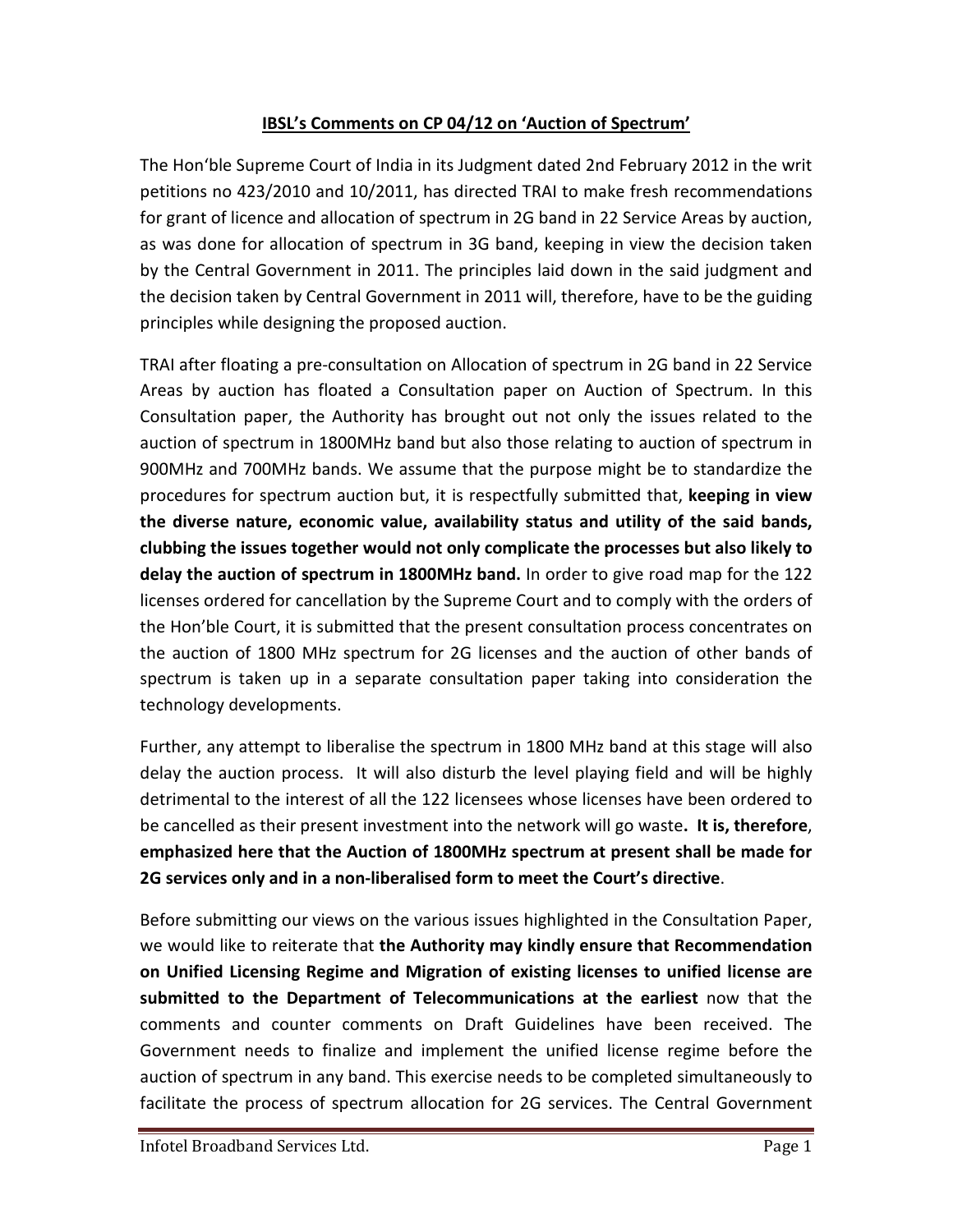has decided that in future, the spectrum will not be bundled with the license and the license to be issued to telecom operators will be in the nature of 'unified license'. Thus, it has become vital that Unified Licensing Regime shall be put in place before Spectrum Auctions take place in future.

The Authority has raised various issues relating to the Auction of 1800/700/800/900MHz bands. Our views on these issues are as below:

# **Q1. How can the various principles outlined by the Hon'ble Supreme Court in various observations brought out in para above be sufficiently incorporated in the design of spectrum auction?**

The guiding principles outlined by Hon'ble Supreme Court in the said judgment can be summarized as below:

- Keeping in view the decision taken by the Central Government in 2011, TRAI shall make fresh recommendations for grant of licence and allocation of spectrum in 2G band in 22 Service Areas by auction, as was done for allocation of spectrum in 3G band.
- The Central Government shall consider the recommendations of TRAI and take appropriate decision within next one month and fresh licenses be granted by auction.
- Spectrum has been internationally accepted as a scarce, finite and renewable natural resource which is susceptible to degradation in case of inefficient utilisation.
- It has a high economic value in the light of the demand for it on account of the tremendous growth in the telecom sector.
- As natural resources are public goods, the doctrine of equality, which emerges from the concepts of justice and fairness, must guide the State in determining the actual mechanism for distribution of natural resources. The people should be granted equitable access to the natural resources and/or its products.
- The process of distribution must be guided by the constitutional principles including the doctrine of equality and larger public good.
- The State and its instrumentalities should design their activities in a manner which would ensure competition and not discrimination.

The Decision of the Central Government taken in 2011, referred in the apex court in its said judgment may be summarized as below:

• In future, the spectrum will not be bundled with licence. The licence to be issued to telecom operators will be in the nature of 'unified licence'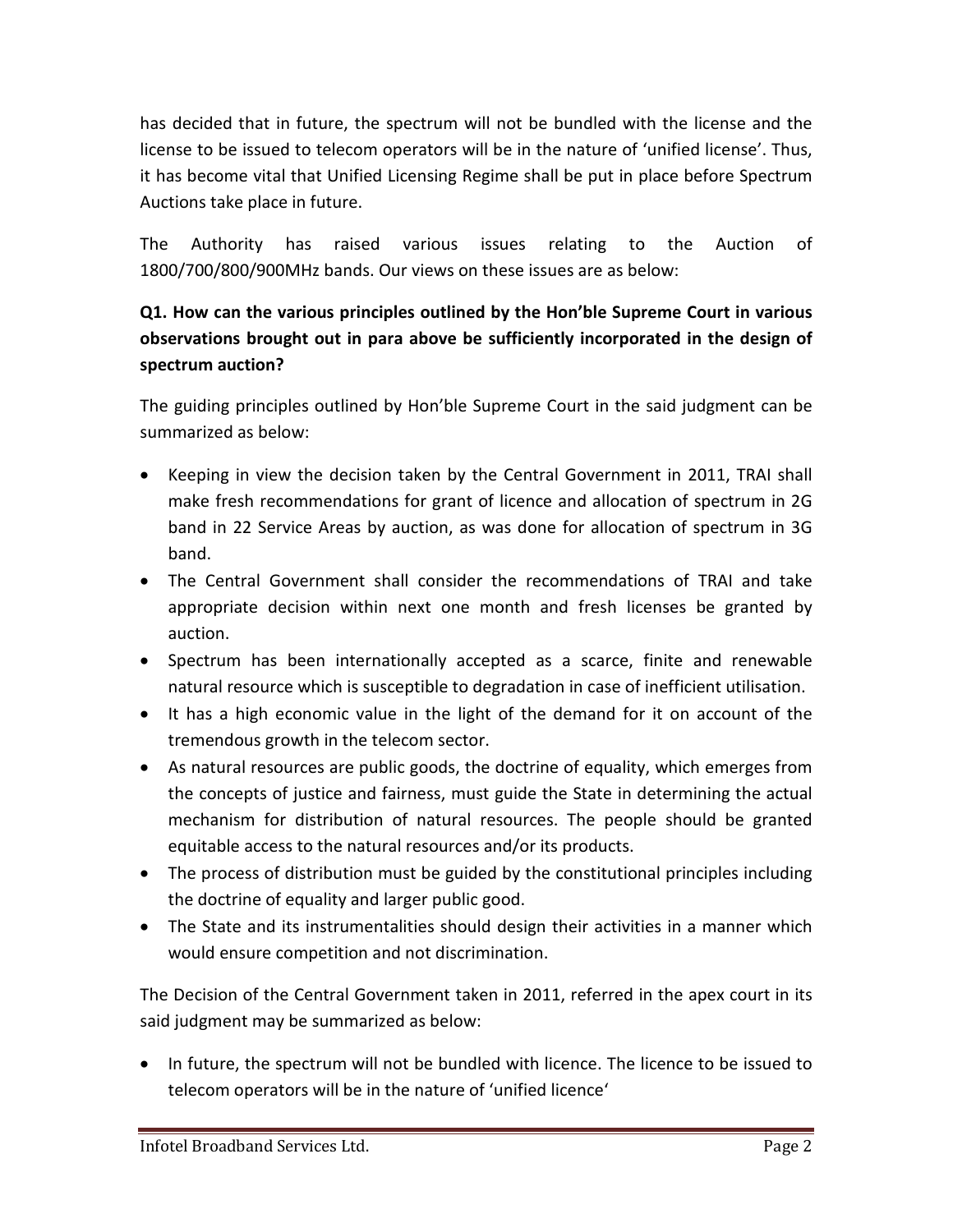- to make available adequate spectrum to meet the entire requirement of the telecom sector
- there are adequate measures in place to ensure that operators use allocated spectrum efficiently and optimally
- spectrum will have to be obtained only through a market driven process
- In future, there will be no concept of contracted spectrum and, therefore, no concept of initial or start-up spectrum.
- While moving towards a new policy dispensation, it is necessary to ensure a level playing field between all players.
- Going forward, any new policy of pricing would need to be applied to equally to all players. Additionally, assignment of balance of contracted spectrum may need to be ensured for the existing licensees who have so far been allocated only the start up spectrum of 4.4 MHz.
- The adoption of an auction process for allocation and pricing of spectrum beyond 6.2 MHz while ensuring that there is adequate competition in the auction process.
- Design a policy that ensures that existing licence holders get the spectrum they need and are entitled to, while simultaneously, ensuring that the Government also receives revenues commensurate with the current market value of spectrum.

Keeping in view the judgment of Supreme Court and the decision of the Central Government, we are of the view that **the efforts should be concentrated on the formulation of Auction process for 2G spectrum on utmost priority**. The Apex court has indicated towards the urgency of the process by prescribing time lines in its judgment. The sub-1GHz band frequencies are highly efficient frequencies and involve various issues peculiar to their respective nature, availability, value, utility, etc which are different from that of 1800MHz spectrum in its present form. These issues are extremely vital and need to be dealt with separately and not in haste.

We also note that in the review petition submitted with Supreme Court the Licensor has represented that planning and execution of 2G spectrum auction would be far more complicated compared to 3G auction as this auction will have to deal with both legacy issues as well as issues arising out of policy decisions and therefore has stated that assignment of 2G spectrum through auction will take at least 400 days. Under such circumstances, combining other issues not directly associated with 2G spectrum auction in this consultation is likely to complicate the entire process further which will render even March 2013 timeline submitted by DOT difficult to achieve. It is important to first clear the uncertainty related to cancellation of 122 licenses by working out the 2G spectrum auction recommendations and send a positive signal to foreign investors.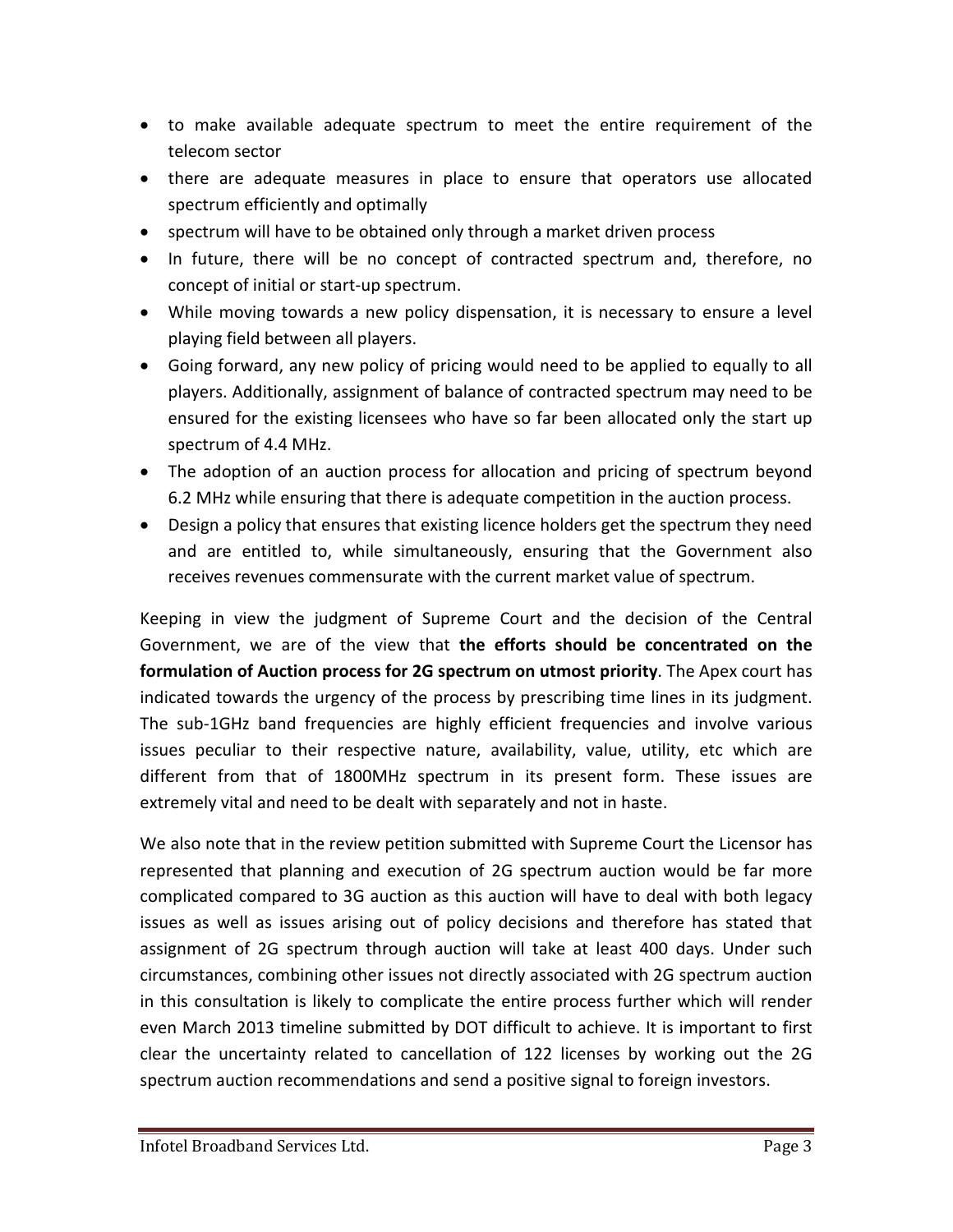Therefore,

- We are of the opinion that the procedure for Auction of spectrum in 1800MHz band for 2G services should be framed up **first and foremost**. This will not only address the directive of the Apex court but also offer a **fair opportunity** to the parties whose licenses are to be cancelled and spectrum to be revoked in four months time period from the date of judgment. These players have to ensure uninterrupted services to their customers as well as protect their investments.
- Further, in case of 800MHz which is recognized worldwide as Digital Dividend band, only that many blocks of 2.5MHz of 800MHz spectrum may be auctioned for CDMA services so as to comply with the Supreme Court judgment. Meanwhile, the Department of Telecommunications may be asked to explore opportunities/substitutes in other bands like 1900MHz band for provision of CDMA services.
- Thereafter, the Digital dividend bands i.e. 800MHz & 900MHz bands should be totally refarmed and liberalized for broader usage including provision of IMT advanced services, in line with the international practices.
- In the interim, the Authority should initiate the exercise to ascertain the exact availability of spectrum in 700MHz in each of the 22 circles and can start separate public consultation process to decide upon various issues including the finalization of the Band Plans for sub-1GHz bands.
- Then, the spectrum in 700, 800, and 900MHz may be put to auction simultaneously with mutually exclusive clause on spectrum holding.

### **Auction of 1800MHz spectrum**

The Central Government has, in its decision of 2011, stated that '…While moving forward towards a new policy dispensation, it is necessary to **ensure a level playing field between all players**….design a policy that ensures that **existing license holders get the spectrum they need and are entitled to**…'. Together with this decision, one may consider the basic objective behind issuing fresh licenses in 22 service areas in 2008, which was to introduce sufficient competition in the telecom market for ensuring faster proliferation of services as well as fairness and reasonability of the prices at which these services are made available to the public. In the light of the above decision of the Central Government and the said judgment of the Hon'ble Supreme Court, we are of the view that: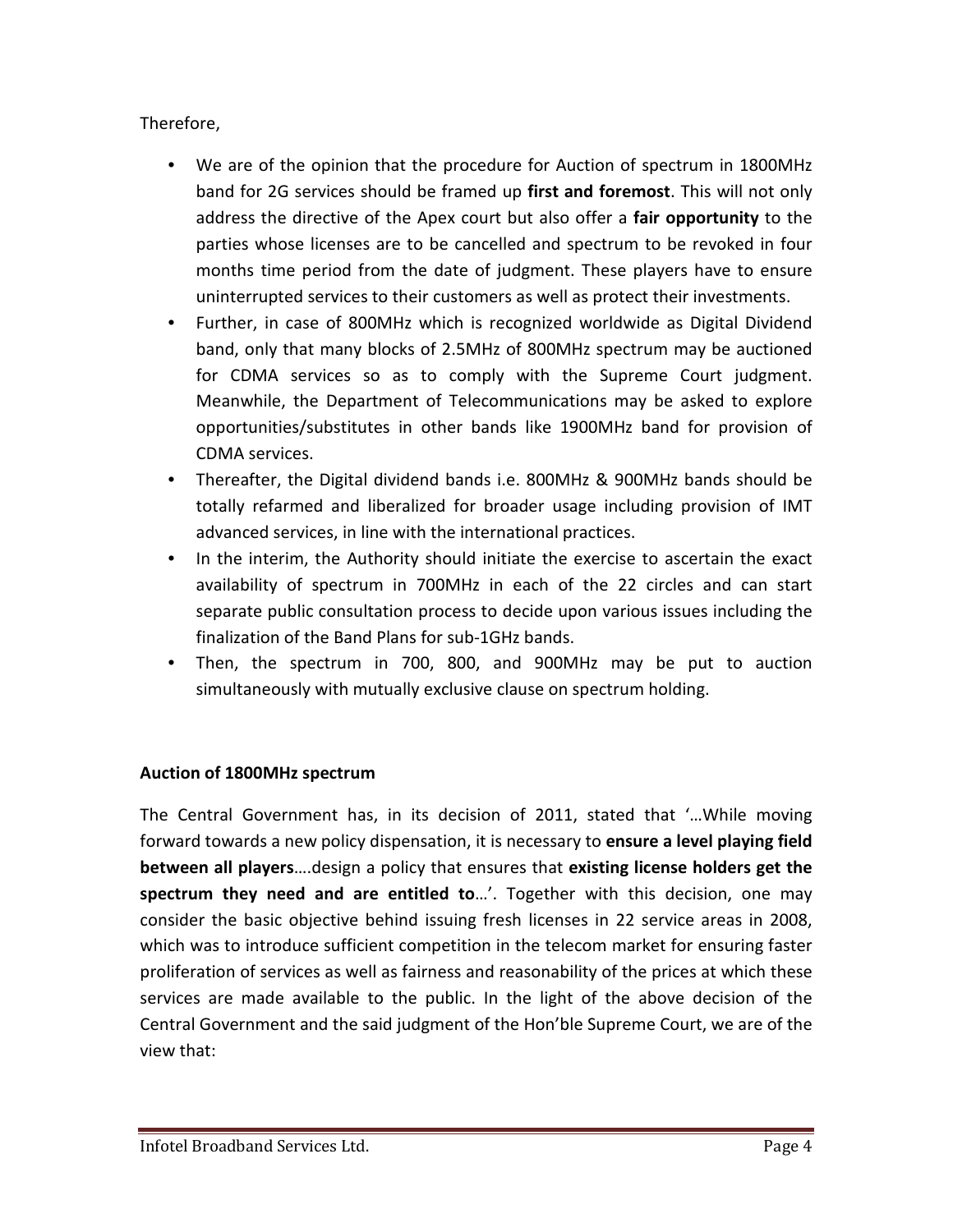- 1. At present, the market is unevenly matched between those who have received spectrum in sumptuous quantities without any price; those who are awaiting allotment of start-up/additional spectrum, despite eligibility, due to lack of availability of spectrum; and those who were allotted fresh licenses in 2008 and are now being cancelled. There is a need to ensure a level playing field amongst these players.
- 2. Therefore, as stated in our comments earlier, the auction should first be held for the players whose licenses are being cancelled and those who want to participate afresh, including pending applications, subject to their eligibility for new Unified License. In addition, the existing operators who are awaiting the allocation of initial spectrum shall also be allowed to participate in this auction. This will give fair chance to the serious players, whose licenses are being cancelled to make good of their investments and protect the interest of their customers as well as forward equal opportunity to the pending applicants and new aspirants, if any. This will introduce adequate competition in the market so that good quality services are made available to the public at reasonable prices. Nevertheless, the participation of the existing players who are awaiting initial spectrum will forward them a fair chance and introduce adequate competition amongst the bidders in the auction process. This will facilitate determination of true economic value of the spectrum and ensure that the Government receives revenue commensurate with its current market value.
- 3. It is a known fact that the economic efficiency of the spectrum increases manifold with the block size. Thus, the fair economic value of spectrum beyond 6.2MHz has multifold higher value than the spectrum upto 6.2MHz. This fact is also highlighted by TRAI, in its Expert Committee Report on pricing of 1800MHz spectrum wherein it has priced spectrum per MHz 'upto 6.2 MHz' separate from the spectrum per MHz 'beyond 6.2 MHz' and the price per MHz of the latter is much higher than that of the former. Therefore, the parties who require spectrum beyond 6.2MHz, subject to the spectrum cap of 8MHz and 10MHz in the respective circles, should be classified /categorized separately and **should be allocated the residual spectrum by subsequent auctions** after the allotment is made to the winners of auction held for fresh/new players. Here, the priority should be given to the auction of spectrum for those who are having only 4.4 MHz over the auction for ones who are looking for spectrum beyond the contracted spectrum of 6.2 MHz.

#### **Q2. What are the key objectives to be kept in mind in the auction of the spectrum?**

As highlighted above, the Hon'ble Supreme Court has elaborated on the principles that should be borne in mind while designing a process for distribution of natural resources. Also, the apex court has mentioned in its judgment that while making a fresh recommendation for grant of licence and allocation of spectrum in 2G band in 22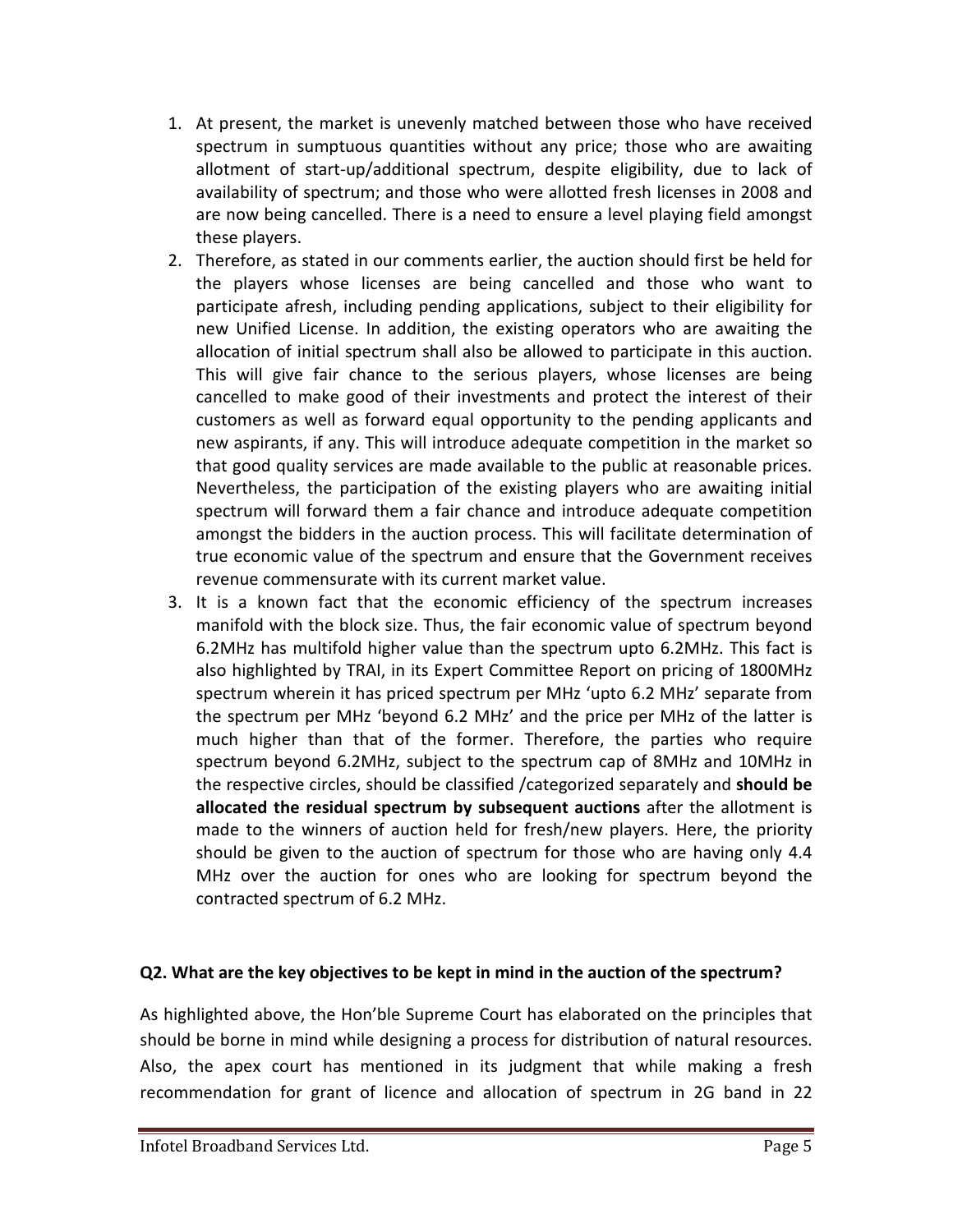Service Areas by auction, the decision taken by the Central Government in 2011 should be kept in view.

Thus, the key objective for the auction of spectrum in 1800MHz can be summarized as below:

- The auction should be designed in a manner which would ensure competition and not discrimination.
- The auction should maintain a level playing field between the existing players and new players for 2G services.
- It has been recognized by the apex court that spectrum has high economic value in India in the light of the tremendous growth in the telecom sector. Therefore, the auction process should discover the true economic value of the spectrum to ensure revenue to the Government commensurate with its current market value.
- Spectrum has an incremental economic value increasing with the quantum of spectrum held. Therefore, to generate true economic value of the spectrum, the auction for the entry level should be distinguished from that held for the allocation of additional spectrum.
- Fair and equitable opportunity shall be given to the players whose licenses are being cancelled and any other new eligible participant, including pending applications.

### **Q3. What should be the amount of spectrum which should be auctioned?**

As expressed earlier in our comments to the pre-consultation paper, to ensure fair competition and protect the consumers' interest, adequate number of spectrum slots in the 1800MHz band will be required to be brought under the spectrum auction process to ensure sufficient number of operators in each service area. However, the quantum of spectrum for auction shall be decided after setting aside an adequate amount of spectrum for Refarming of 900MHz. **The quantum set aside should cover entirely the quantum of 900MHz spectrum allotted to the UAS licenses which are due for expiry in 2014-16.** 

The Cancellation of 122 licenses has resulted in an addition of 308 MHz of spectrum (available across the service areas) in the pool of 211 MHz spare spectrum available in 1800 MHz band. In addition, the Hon'ble minister after the meeting of eGOM on  $5<sup>th</sup>$ March, 2012 has stated that the matter relating to the release of spectrum in 1800MHz band shall be resolved soon. Out of the prospective release, 110MHz of spectrum is likely to be assigned for telecom use which increases the inventory size to  $\sim$ 629MHz.

Now that there is ample amount of spectrum in 2G band, the Authority can smooth out the process of refarming of more efficient spectrum in 900 MHz band by setting aside a quantum of spectrum for refarming from the newly created stock of spectrum in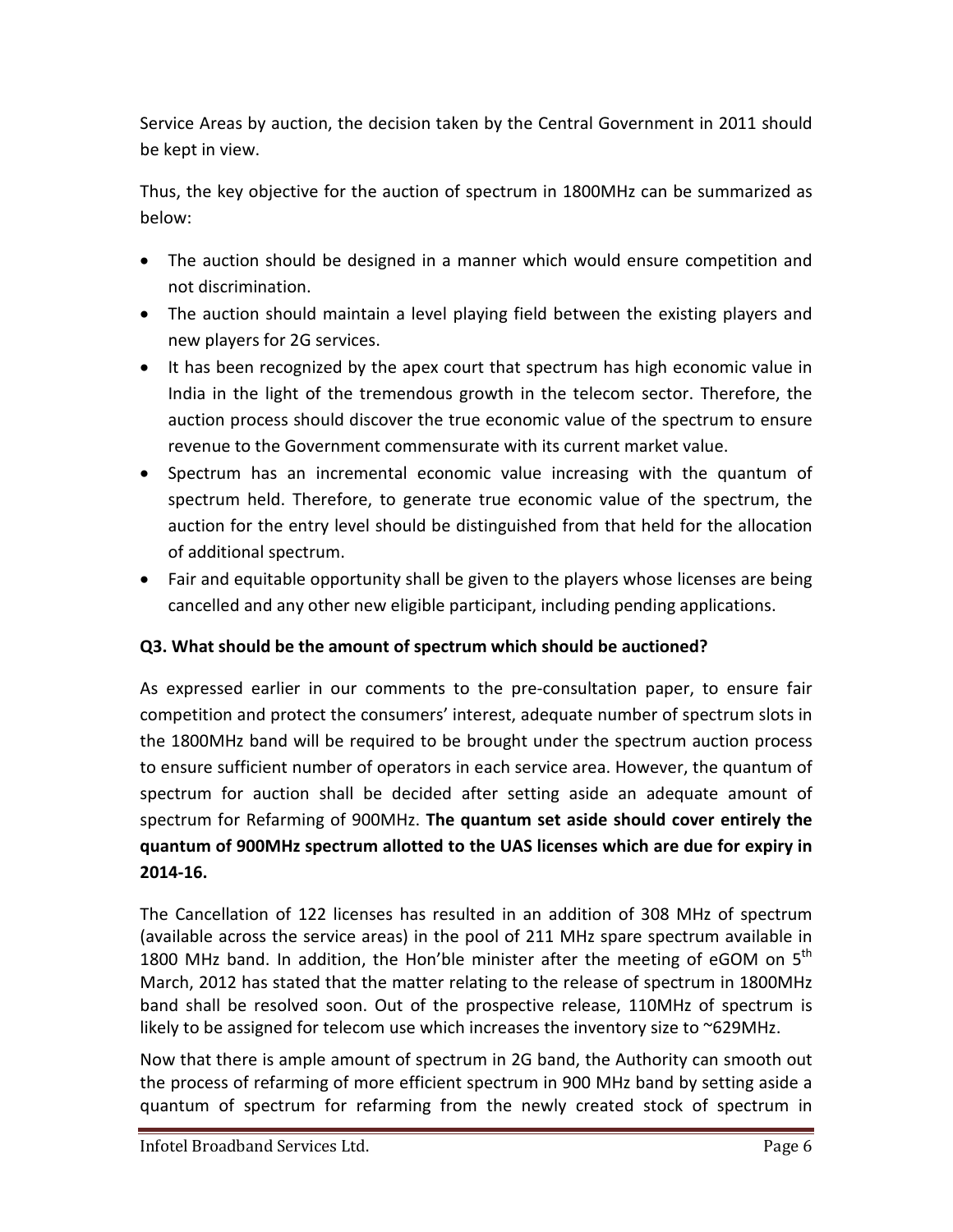1800MHz band after considering the prospective availability and excess spectrum already held up by the operators. This will not only ensure that the scarce resource is put to most efficient use but will also fetch the true market value of 900MHz spectrum, which is multi-fold higher than 1800MHz spectrum, when auctioned at right time.

The remaining stock of 1800MHz spectrum can be put to auction for the induction of new players in 2G segment to ensure fair competition in the market as well as to render a fair opportunity to the parties whose licenses are being cancelled. Thereupon, the remainder of the spectrum, if any, shall be subsequently put to auction to meet the requirement of the existing players who need and are entitled to additional spectrum. Balance of the spectrum available in 1800 MHz band, if any, may be gainfully deployed at this stage itself to refarm the precious spectrum in 900 MHz band allocated to balance of the 2G licensees whose licenses are likely to expire in 2030 or thereafter.

The Hon'ble minister has stated that Defence is likely to vacate the spectrum in 1800MHz band which may include the border districts as well. Thus, the current gaps in the partially unavailable spectrum blocks may be fulfilled in due course. Therefore, we opine that the partial spectrum of 105.6MHz allotted to the 122 licensees shall also be put to auction with a clearly defined availability status and the time frame within which the spectrum in the remaining districts will be available. The market forces will determine the fair price for such spectrum blocks factoring the opportunity loss on the geographical gaps.

### **Q4. Should the spectrum be liberalised before it is put to auction?**

The Hon'ble Supreme Court has given a directive that TRAI shall make fresh recommendations for grant of licence and allocation of spectrum in 2G band in 22 Service Areas by auction. Therefore, the spectrum in 1800MHz band cannot be liberalized at this stage. The spectrum should be auctioned with the existing channel plan for 2G services. This will not only maintain a level playing field with the existing players but will also give the players whose licenses are cancelled a fair chance to utilize their existing infrastructure.

However, we are in sync with the concept of liberalization. As submitted earlier, we have proposed for expediting the process of refarming of 800/900MHz bands. Post refarming, these bands are to be put to auction in liberalized form (technology neutral) so that they may be put to more efficient usage like IMT Advanced services.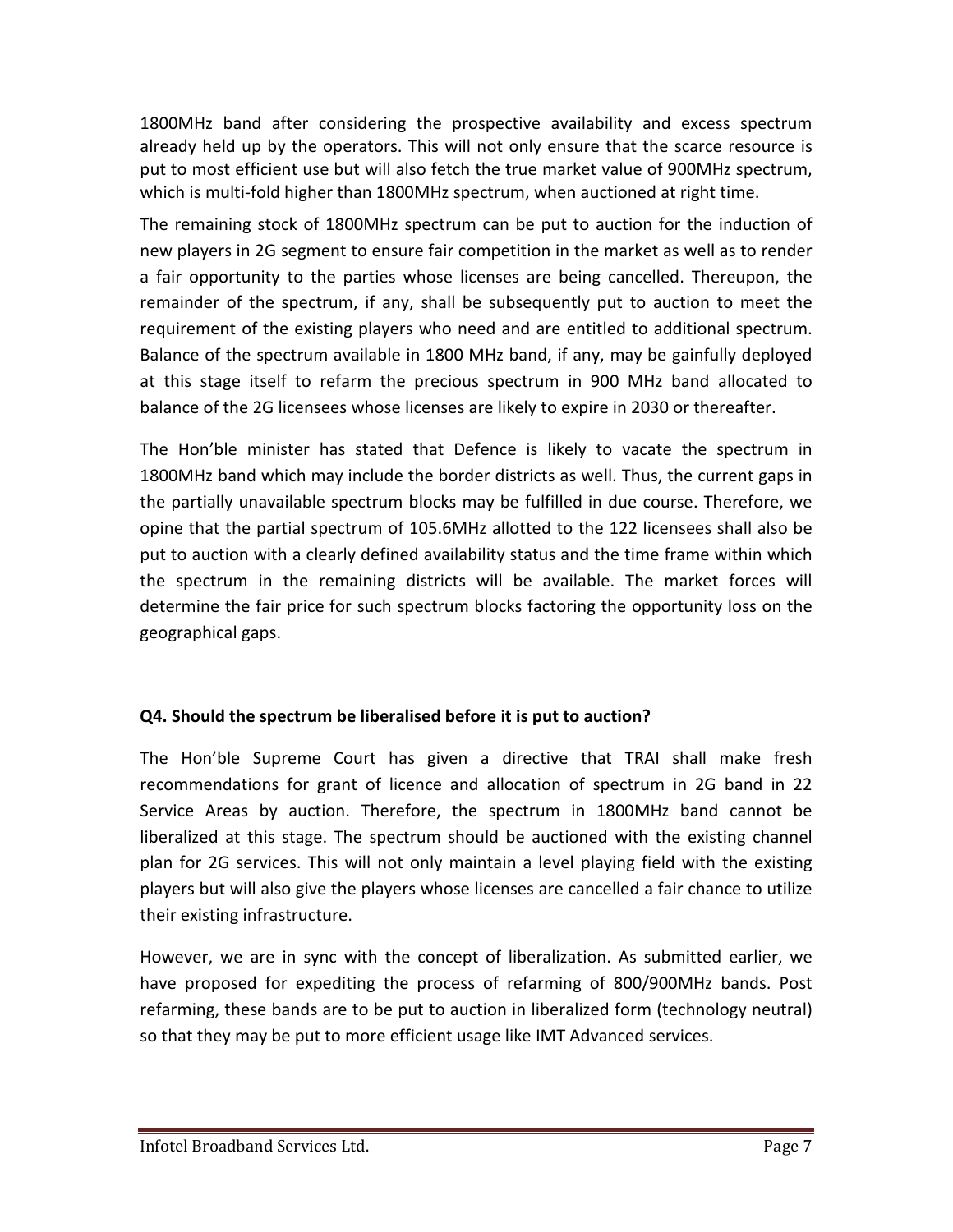**Q5. For the refarming of 800 and 900 MHz bands from the existing licensees, which of the three options given above should be adopted? Please elaborate with full justification.**

#### **Q6. What are the issues that may arise in the above mentioned refarming process?**

While explaining its directive and the judgment, the Hon'ble Supreme Court has stated the principle that- as natural resources are public goods, the **doctrine of equality**, which emerges from the concepts of justice and fairness, must guide the State in determining the actual mechanism for distribution of natural resources. The people should be granted **equitable access to the natural resources** and/or its products. Spectrum has been internationally accepted as a scarce, finite and renewable natural resource which is **susceptible to degradation in case of inefficient utilisation**. In the true spirit of these principles, we had submitted earlier and reiterate again that the serious efforts should be made and options be explored to refarm the entire 800/900MHz spectrum allotted initially for 2G services so that equitable access be granted to all on the precious resource and can be gainfully utilized for more efficient usages like IMT advanced services.

The need for refarming of spectrum in 900MHz band brought out by TRAI in its Recommendation on 'Spectrum Management and Licensing Framework' dated May 11, 2010. TRAI supported the efforts underway in different countries to refarm the 900 MHz spectrum in view of its value for providing 3G services and for future technologies. However, due to the insufficiency of equal amount of spectrum in 1800MHz band, TRAI had mentioned that spectrum in 900MHz band would be refarmed on renewal. Cancellation of 122 licenses has resulted in an addition of 308 MHz of impartial spectrum in the pool of spare spectrum in 1800 MHz band. As per the data released by WPC as on January 31, 2011, there is a spare spectrum of 211 MHz available with DOT. This builds up the total pool of ~519 MHz in the 2G band. In addition, the Hon'ble minister after the meeting of eGOM on 5th March, 2012 has stated that the matter relating to the release of spectrum in 1800MHz band shall be resolved soon. Out of the prospective release, 110MHz of spectrum is likely to be assigned for telecom use which increases the inventory size to ~629MHz. Now that there is ample amount of spectrum in 2G band, TRAI can expedite the process of refarming of more efficient spectrum in 900 MHz band by setting aside partially a quantum of spectrum for refarming from the newly created stock of spectrum in 1800MHz band after considering the prospective availability and excess spectrum already held up by the operators and then auction the rest of the stock. **The quantum set aside should cover entirely the quantum of 900MHz spectrum allotted to the UAS licenses which are due for expiry in 2014-16**, **as given in**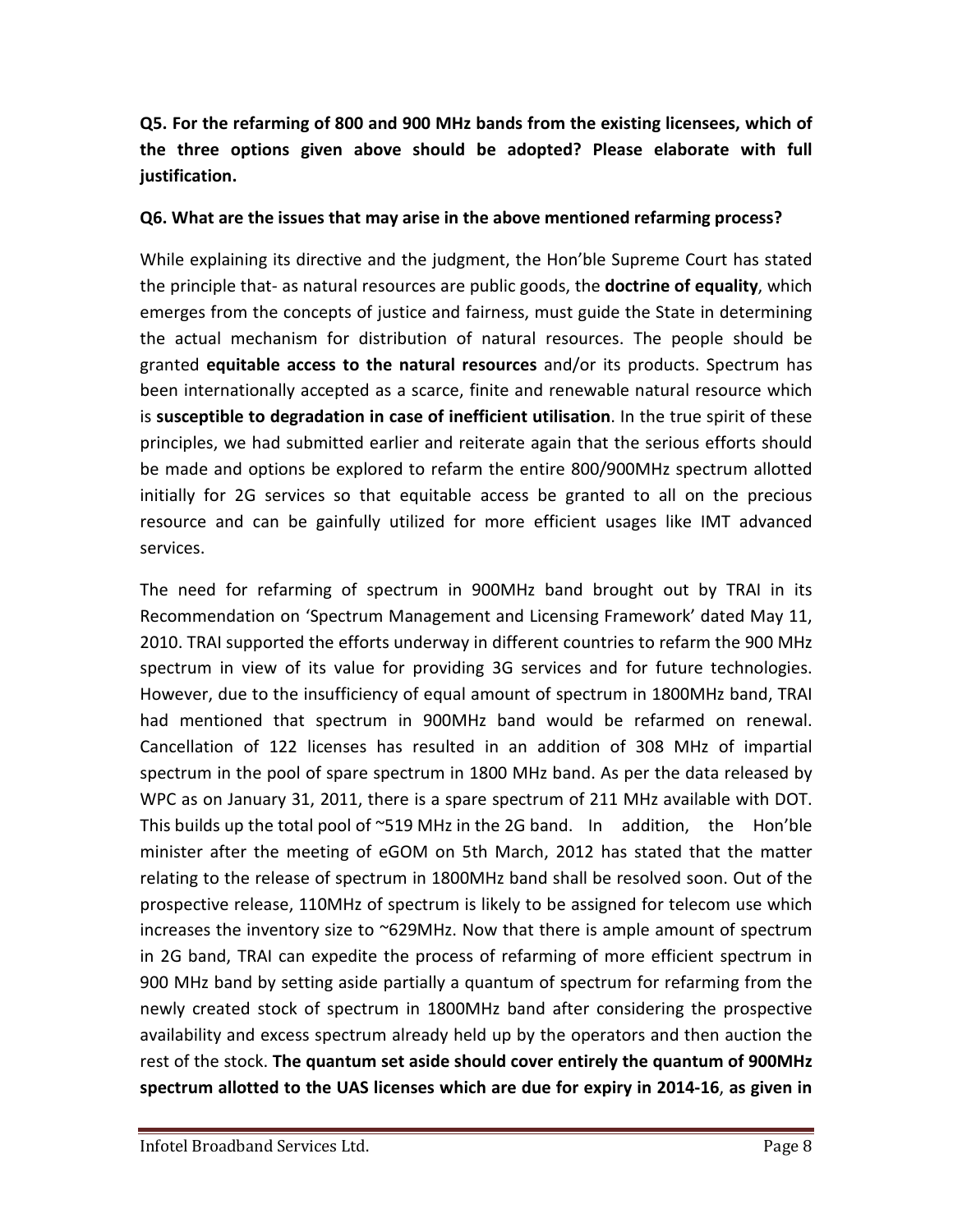**Option-1 of the Consultation Paper**. This will not only ensure that the scarce resource is put to most efficient use but will also fetch the true market value of 900MHz spectrum, which is multi-fold higher than 1800MHz spectrum, when auctioned at right time subsequent to the proposed auction of spectrum in 1800 MHz band. Currently, the operators are expanding their networks to proliferate broadband services all across the country. An earlier release of the 800/900MHz band can lay down a roadmap for future network planning and can ensure a timely and efficient utilization of the scarce resource.

Therefore, we are supportive of the first option for refarming that sufficient spectrum in 1800MHz band should be set aside to refarm entirely the 900 MHz spectrum due for renewal in 2014 and 2016. The 900MHz spectrum due for renewal after 2016 can also be refarmed with the residual 1800MHz spectrum after the auction and the eventually freed up spectrum in the 1800MHz band. To decide the exact quantum of spectrum required to be set aside for refarming, following steps should be followed:

- 1. The spectrum over and above the prescribed limits should be withdrawn at the earliest from all operators. (As per the Recommendations, 900MHz is to be surrendered first)
- 2. As recommended by the Authority, spectrum over and above the contracted spectrum of 6.2MHz should be charged retrospectively. If the said policy is implemented on immediate basis, the concerned operators would be liable to pay the retrospective charge. For the future use, the operators may be given an option either to pay the charges as prescribed by the Government else surrender the excess spectrum immediately. (In case of surrender, 900MHz spectrum shall be surrendered first)
- 3. This will crystallize the actual quantum of spectrum in 900MHz that is to be refarmed and the spectrum needed to be set aside in 1800MHz.
- 4. Meanwhile, as stated by the Hon'ble Minister, the Defence is likely to vacate 110MHz of spectrum in 1800MHz band soon. This will also aid in meeting the requirement.

Therefore, we are of the opinion that if the above steps are followed, the quantum of spectrum in 900MHz required to be refarmed will be less than what is indicated in Table 3.4 of the Consultation paper. This will reduce the quantum of spectrum required in 1800MHz band and leave behind sufficient spectrum to be auctioned to the new players. Additionally as proposed earlier, in view of likely vacation of spectrum in 1800 MHz band by Defence including border districts, the partial spectrum of 105.6MHz allotted to the 122 licensees can also be put to auction with a clearly defined availability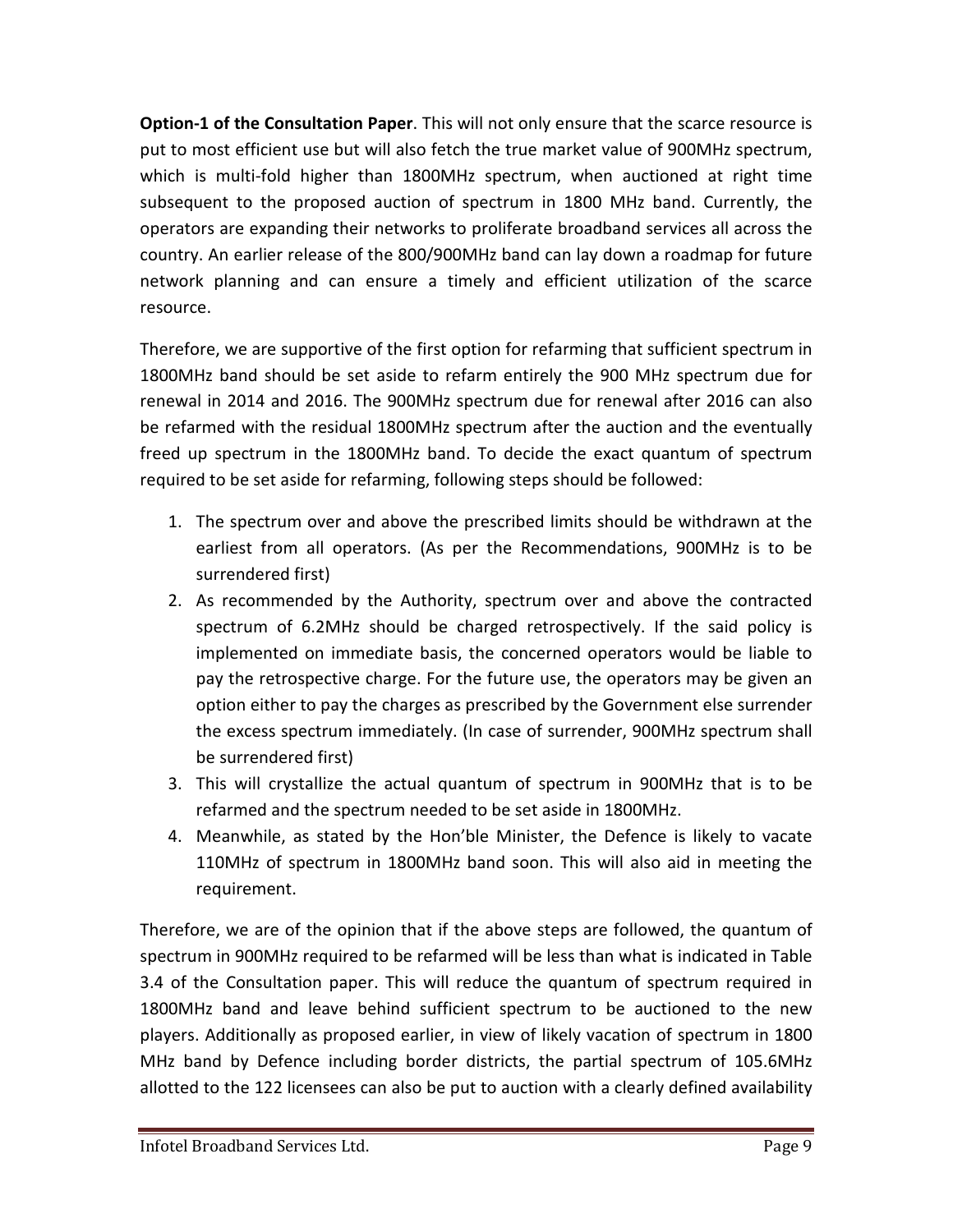status and the time frame within which the spectrum in the remaining districts will be available. All such measures shall ensure that sufficient spectrum in 1800 MHz band will be available for allocation in the proposed auction.

Besides this, we do not see there would be any other major issue involved in refarming. Minor issues like usage charges, for simultaneous holding of spectrum in both the bands during the period of refarming, etc. can be dealt with by the Government.

# **Q7. For new technologies e.g. UMTS/LTE, 5 MHz is the minimum amount of spectrum required. Certain licensees have only 4.4 MHz spectrum in 900 MHz band and 2.5 MHz spectrum in 800 MHz band. What are the possible options in case of such licensees?**

This issue will not arise if spectrum in 800MHz and 900MHz is first refarmed entirely and then auctioned in blocks of 5MHz for technology neutral usage. The existing licensees have been given the spectrum in 900MHz and 800 MHz bands only for 2G GSM/CDMA services and cannot be allowed to use this spectrum for providing UMTS/LTE services as it will not only be discriminatory, it will also violate the principles laid down by Hon'ble Supreme Court in the said judgment. Further, it will disturb level playing field and cause huge revenue loss to the exchequer as the government will not be able to determine the true economic value of these highly efficient spectrum bands.

# **Q8. Some GSM spectrum allocations may be interleaved between operators; to avoid fragmentation, reconfiguration between operators may be required. Whether frequency reconfiguration is required and what are the challenges and possible solutions?**

If the entire spectrum in 800MHz and 900MHz band is refarmed as suggested above, most of the spectrum will become available in continuous 5MHz slots. In some cases, few carriers of 200 KHz may be in use by other licensees and may require reconfiguration and can be dealt with by the Government.

# **Q9. Should the refarming of spectrum in 800/900 MHz bands be dealt independently or should a comprehensive approach be adopted linking it with the availability and auctioning of 700 MHz band?**

We opine that the refarming of spectrum in 800/900MHz bands should commence at the earliest in the manner suggested above so that the operators having spectrum in 900MHz band for 2G services do not avail an undue advantage of their holdings on this highly efficient and precious spectrum resource.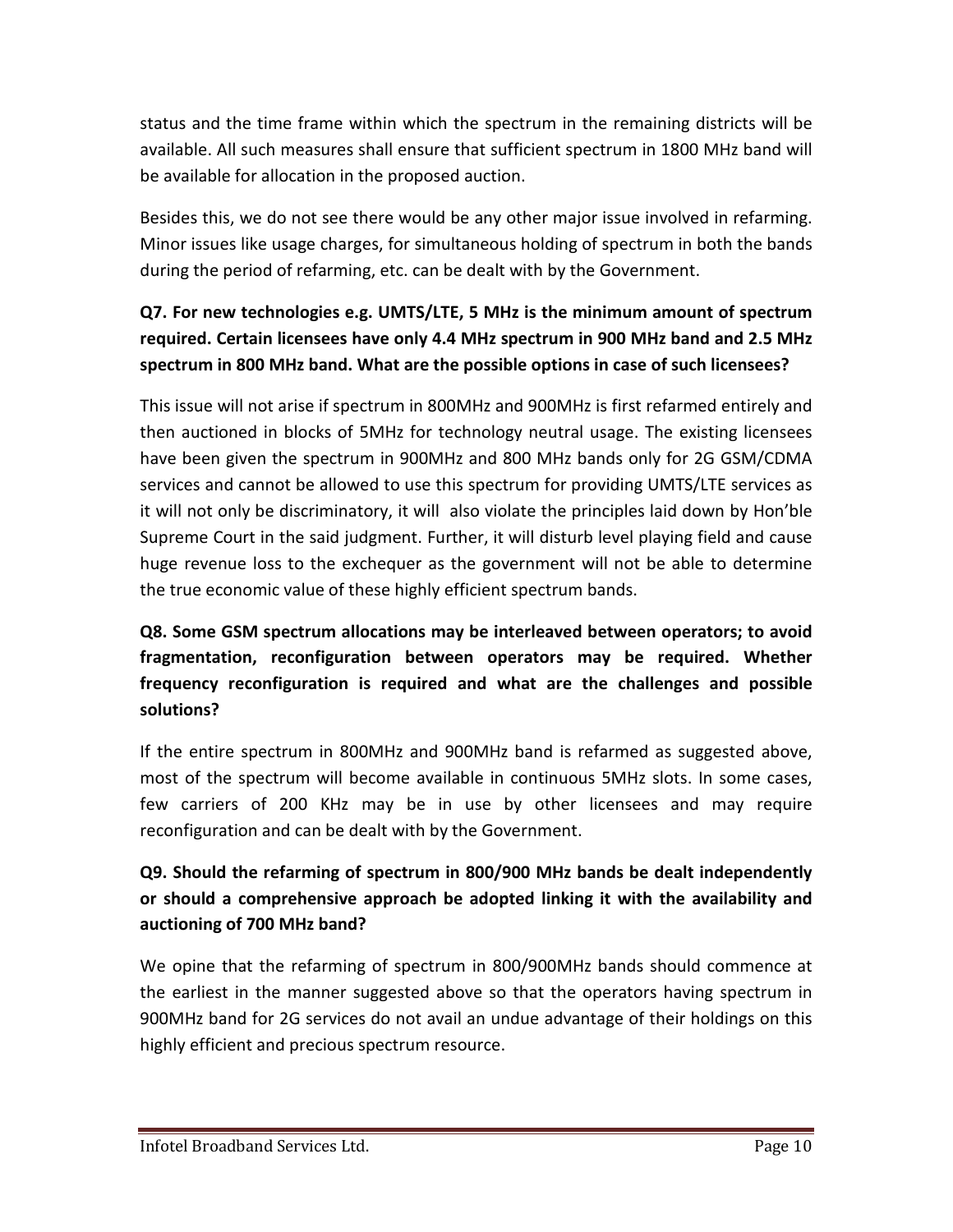After the spectrum in 800/900MHz is refarmed and the band plans of 700/800/900 MHz are decided through public consultation, the spectrum in 700, 800, and 900MHz may be put to auction simultaneously with mutually exclusive clause on spectrum holding i.e. a single player will be allowed to hold spectrum in only one of the three sub-1GHz spectrum bands to ensure fair and equitable competition in these highly precious bands. The auction of spectrum in sub-1GHz bands involves many issues and need to be resolved through separate public consultation, once the definite availability in all the bands is known and the band plans are finalized.

## **Q10. Which of the two approaches outlined above be adopted?**

## **Q11. When should 700 MHz spectrum be auctioned?**

**Q12. Should the auction in 700 MHz band be linked with the granting permission for the liberalised use of 800/900 MHz band?**

# **Q13. How much spectrum in 700 MHz band should be put to auction initially and what should be the amount of spectrum which a licensee should be allowed to win in that auction?**

The Authority has already completed consultation process on IMT-Advanced Mobile Wireless Broadband services encompassing broad level issues of spectrum auction for IMT services. It is respectfully submitted that in the absence of additional details regarding spectrum availability etc., raising similar issues in this consultation will not offer any incremental benefits to any stakeholder. Therefore, **the Authority should initiate the exercise to refarm the spectrum in 800/900 MHz bands and ascertain the availability** of spectrum in 700/800/900 MHz in each of the 22 circles and then start separate public consultation process to decide upon the band plan of 700/800/900MHz spectrum.

Thereafter, the sub-1GHz bands may be put forward for auction simultaneously in the manner stated above.

### **Q14. What should be the structure of the auction process?**

We are of the view that the method adopted for 3G or BWA auction has resulted in the determination of fair market value of the spectrum bands comparable to international standards and factoring the market dynamics. Also, the Supreme Court judgment states that the allocation of spectrum in 2G bands in 22 service areas by auction shall be done in the manner as was done for allocation of spectrum in 3G band. Therefore, we believe that there is no reason for looking for a different methodology.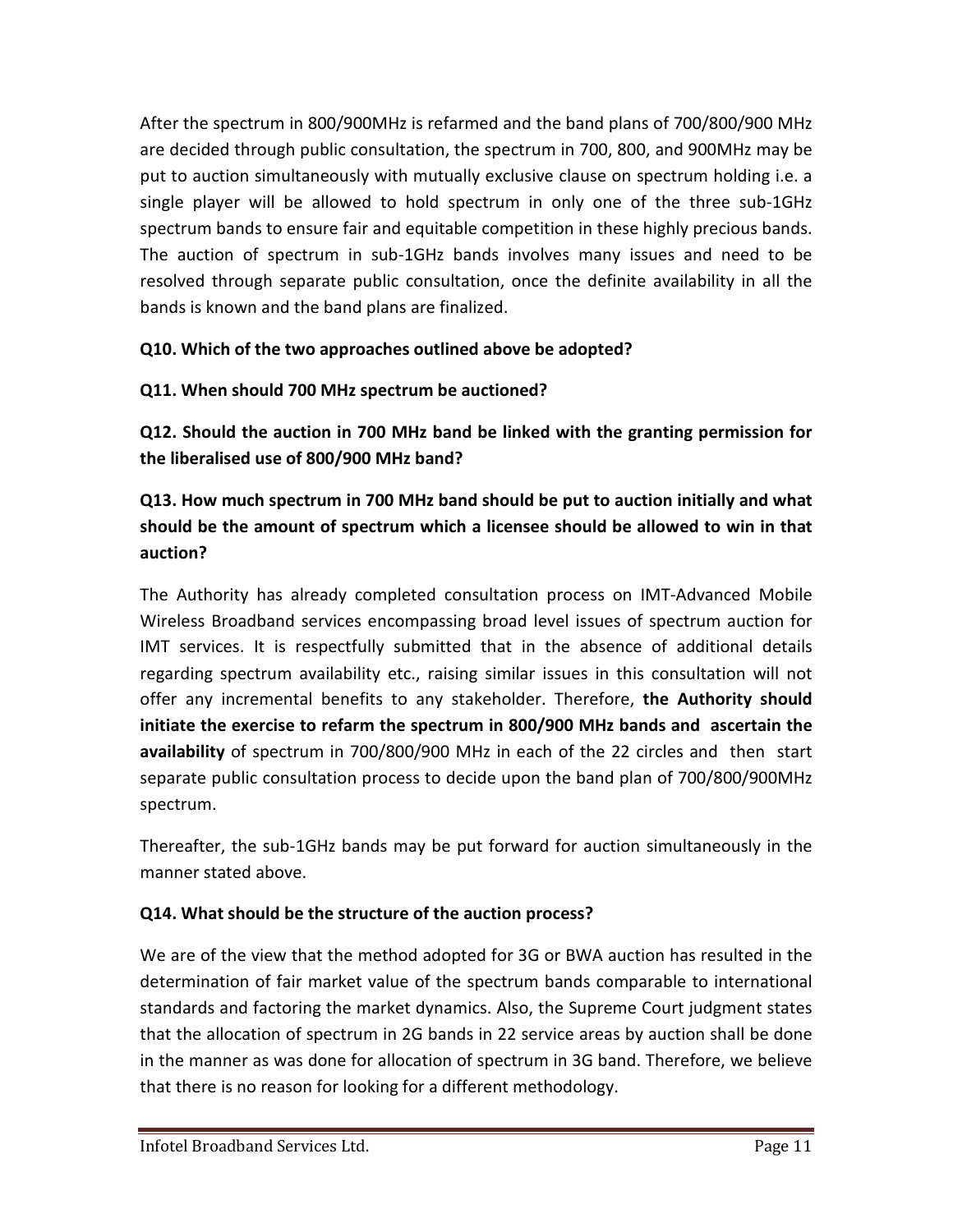#### **Q15. Should auction be held in single stage or multi stage?**

As submitted in response to Q1, the auction for 1800MHz band should be held in multistages in a manner suggested below:

- 1. The auction should first be held for the players whose licenses are being cancelled and those who want to participate afresh, including pending applications, subject to their eligibility for new Unified License. In addition, the existing operators who are awaiting the allocation of initial spectrum shall also be allowed to participate in this auction. This will give fair chance to the serious players, whose licenses are being cancelled to make good of their investments and protect the interest of their customers as well as forward equal opportunity to the pending applicants and new aspirants, if any. This will introduce adequate competition in the market so that good quality services are made available to the public at reasonable prices. Nevertheless, the participation of the existing players who are awaiting initial spectrum will forward them a fair chance and introduce adequate competition amongst the bidders in the auction process. This will facilitate determination of true economic value of the spectrum and ensure that the Government receives revenue commensurate with its current market value.
- 2. It is a known fact that the economic efficiency of the spectrum increases manifold with the block size. Thus, the fair economic value of spectrum beyond 6.2MHz has multifold higher value than the spectrum upto 6.2MHz. This fact is also highlighted by TRAI, in its Expert Committee Report on pricing of 1800MHz spectrum wherein it has priced spectrum per MHz 'upto 6.2 MHz' separate from the spectrum per MHz 'beyond 6.2 MHz' and the price per MHz of the latter is much higher than that of the former. Therefore, the parties who require spectrum beyond 6.2MHz, subject to the spectrum cap of 8MHz and 10MHz in the respective circles, should be classified/categorized separately and should be allotted the residual spectrum by subsequent auctions after the allotment is made to the winners of auction held for fresh/new players. Here, the priority should be given to the auction of spectrum for those who are having only 4.4 MHz over the auction for ones who are looking for spectrum beyond the contracted spectrum of 6.2 MHz.

# **Q16. Should there be a simultaneous auction for spectrum in 800 and 1800 MHz bands?**

The 800MHz band has also been termed as the Digital Dividend Band and worldwide efforts are being made to refarm the band for IMT-Advanced services. In Region 1, some of the countries in Europe and Africa have already rolled out 4G services via LTE technology in this band. Thus, we opine that similar to 900MHz band, this band should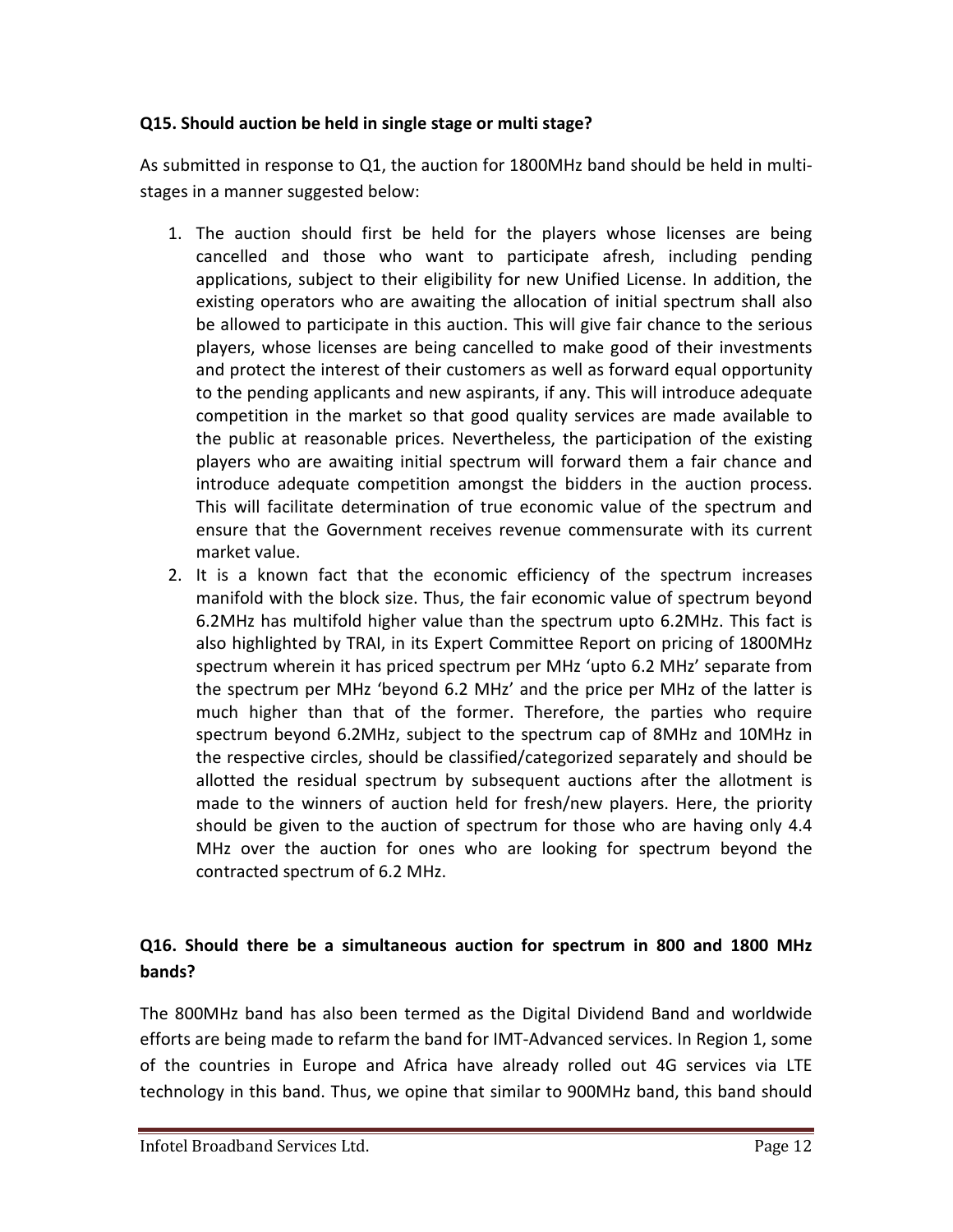also be refarmed and no further be allocated for CDMA services. However, only that many blocks of 2.5MHz of 800MHz spectrum may be auctioned for CDMA services so as to comply with the Supreme Court judgment. For this, the auction for 800 MHz band will have to be held at the same time as that for the 1800 MHz band. Meanwhile, the Department of Telecommunications may be asked to explore opportunities/substitutes in other bands such as 1900MHz to facilitate the provision of CDMA services.

## **Q17. What should be the block size of the spectrum?**

# **Q18. Should the block size be dependent on the frequency? If so, what should be the block size in each band?**

As stated above, we are of the opinion that at this stage, we should be focused on the Auction of spectrum in 800 and 1800MHz for 2G GSM/CDMA services only to comply with the Court's directive in time-bound manner.

Keeping in view the previously mentioned Judgment of the Hon'ble Court and the decision taken by the Central Government in 2011, it can be seen that the outcome of the auction is expected to provide true economic value of start-up spectrum i.e. 4.4MHz (2.5 MHz for CDMA), additional spectrum of 1.8MHz (i.e. upto contractual limit of 6.2MHz) and spectrum beyond 6.2 MHz (upto the prescribed limit) while ensuring fair and equitable access to natural resources for all players. Further, the basic objective of this auction is to invite new competition in 2G services, we are of the opinion that the block size for this auction should be 4.4MHz with allocation in slots of 200KHz in order to have parity with the existing players.

In the subsequent stages of the auction, block size may be kept at 1.8MHz/1MHz.

For the CDMA operators, the block size should be of 2.5 MHz for start-up spectrum in 800 MHz band for provision of CDMA services as at present to maintain parity with the existing operators. However, as submitted above, no more spectrum in 800 MHz band should be allocated to any of the existing operators for 2G services and the actions should immediately be initiated to refarm the spectrum in this band so that it can be gainfully deployed for provision of the IMT advanced services.

# **Q19. Should there be a cap on amount of spectrum one can bid? If so, what should it be?**

To ensure efficient utilization of the scarce resource and to maintain level playing field with the existing players, we opine that one may be allowed to bid only for one block of 4.4MHz in the first stage of bidding.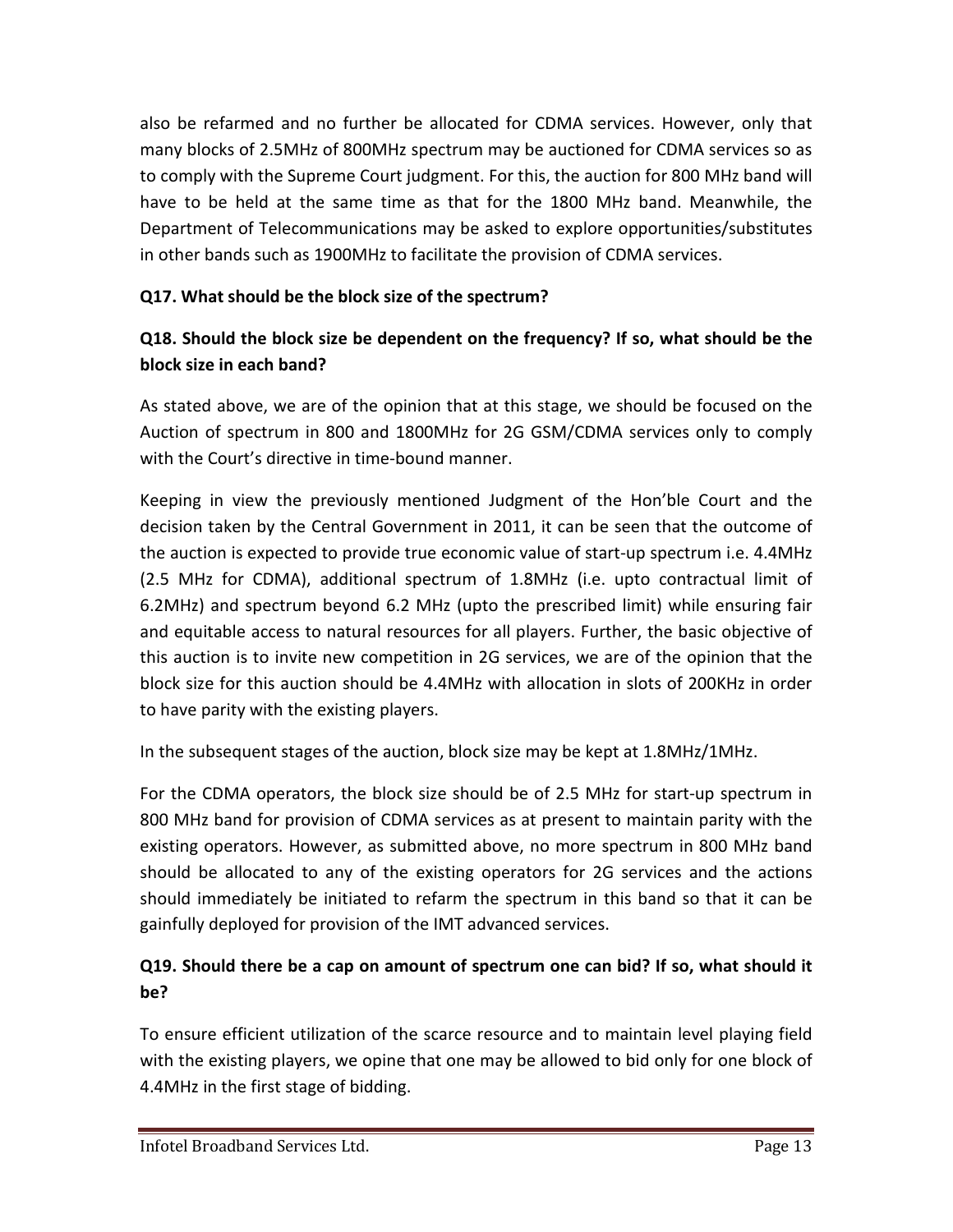In the subsequent stages of the auction, one may bid for more than one block of 1.8MHz/1MHz with the spectrum cap that overall holding does not exceed the prescribed limits.

**Q20. Should there be a separate cap on the total amount of spectrum one can hold; if so, what amount should it be?**

## **Q21. Should there be a cap on the amount of spectrum one can hold in respect of sub-GHz spectrum? If so, what should it be?**

For 2G band, the present prescribed limit of **8MHz and 10MHz** shall continue.

We are of the opinion that the spectrum in 700MHz, 800MHz, and 900MHz should be allocated on mutually exclusive basis. The spectrum cap for these bands should be set at the time of auctions of these bands. Further, these bands can be put to auction simultaneously like 3G and BWA services, open for all existing and new operators. This will provide equal chance for all, ensure level playing field to all operators in terms of time to market and access to the highly efficient bands, no operator will be at advantageous position on account of legacy allocation.

### **Q22. Who all should be eligible to participate in the auction?**

**e. Only licensees whose licenses have been cancelled;**

**f. Only eligible applicants as on 10.01.2008;**

## **g. Only licensees whose licenses have been cancelled and all new eligible entrants at the time of auction; or**

### **h. Open to all including the existing Licensees.**

As submitted above in Response to Q1, in the first stage only licensees whose licenses are cancelled and all new eligible entrants, including pending applications, at the time of auction can be allowed to participate. In addition, the existing players who are awaiting the allocation of initial spectrum in the 1800 MHz band shall also be allowed to participate in this auction. This will ensure level playing field, introduce adequate competition in the market, offer fair and equitable opportunity to all, the determination of true economic value of spectrum and that the Government receives revenue commensurate with its current market value.

Subsequently, the remaining spectrum in 1800 MHz band, if any, it shall be put to auction for all including existing players having spectrum less than the prescribed limits.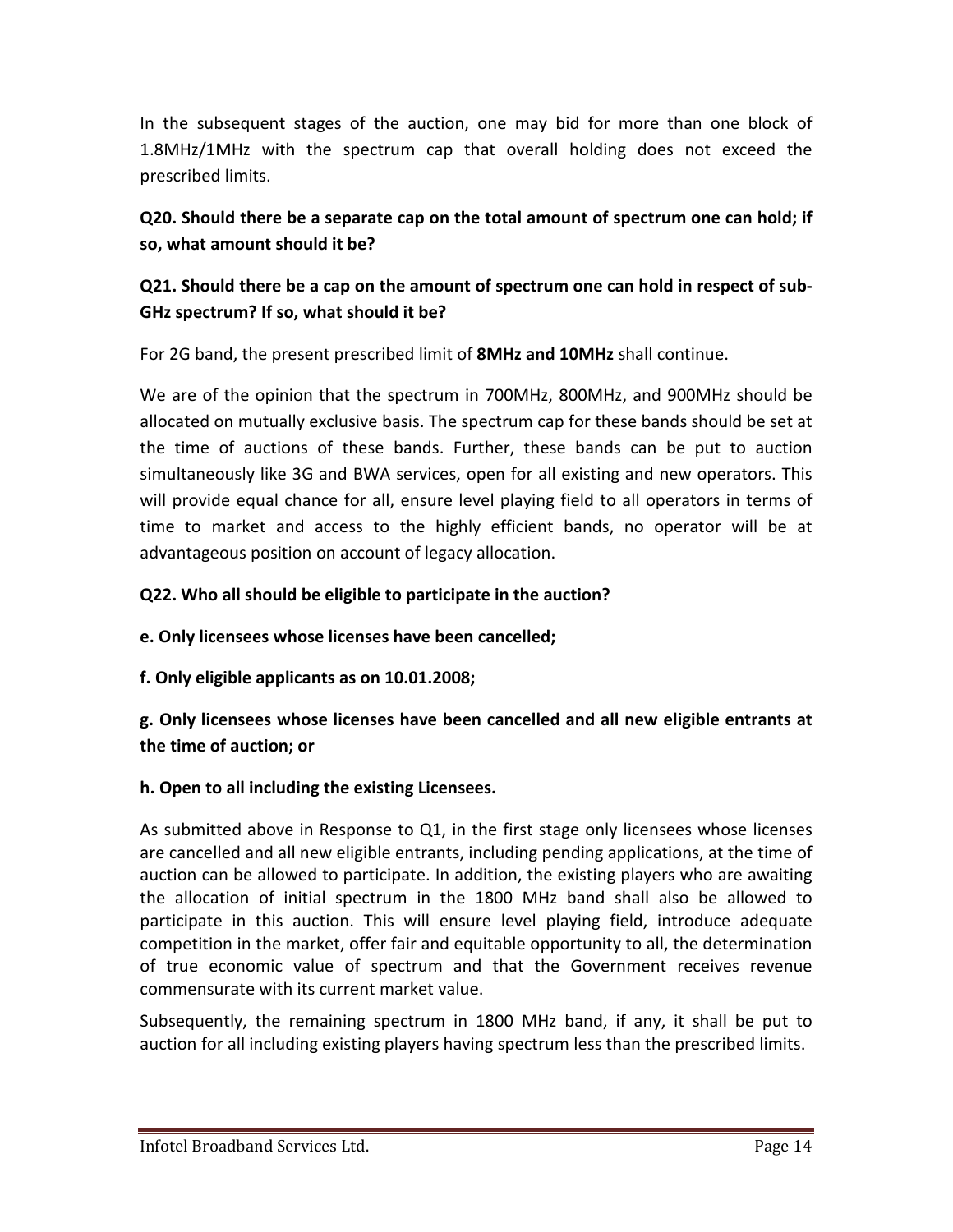## **Q23. What should be reserve price per MHz of spectrum in the year 2012 for 1800 MHz band?**

We would like to re-emphasize here that in compliance with the Court's directive, the 1800MHz band is needed to be put to auction in non-liberalised form for the provision of only 2G services. The reason for emphasizing here is the fact that the economic value of the spectrum will increase multifold if it is auctioned in liberalized (technology neutral) manner. Currently, the prime mandate is to provide a fair opportunity to the parties whose licenses are being cancelled and allotted spectrum being revoked. The purpose for which this spectrum was given was to provide 2G services, so the purpose of allocation cannot differ at this juncture. Therefore, the auction needs to be for 2G services and the channel plan needs to be in line with the current allocations.

Value of Spectrum is a function of the business potential and profitability outlook for the service that are to be offered using the spectrum. For **determining true economic value of Spectrum** through Auction, fixing the Reserve Price for various spectrum bands closer to their fair market value is crucial. The thumb rule is that Spectrum in lower bands has far better propagation characteristics giving larger cell radius, and hence has much higher economic value. Here it is important to note that economic value of the spectrum within the same band may also vary if the purpose of allotment is different or the quantum of holding is more. Keeping the above in view, the Authority has recommended that the Current price of spectrum in the 800 MHz and 900 MHz band be fixed at 1.5 times that of the 1800 MHz band. In addition, the Authority has recommended the price for spectrum in 1800MHz band 'upto 6.2MHz' different from spectrum 'beyond 6.2MHz'.

In India, the participants are unevenly matched. The incumbents have been allotted spectrum in sumptuous quantities when the spectrum was in abundance. But, as the market has been opened for competition, fair opportunity should be given to new entrants to procure spectrum to have a level playing field. Thus, the State holds a bigger responsibility to rationalize the spectrum allocation and **to fix a fair Reserve Price**; else the stronger may collude, hoard the spectrum and manipulate the auction prices to their benefit.

Keeping in view the directions given by Hon'ble Supreme Court and its earlier Recommendations, the Authority may fix the Reserve price for the first block of 4.4MHz spectrum at a level which promotes competition, provides level playing field, and gives fair and equitable opportunity to all those whose licenses are being cancelled and new aspirants, if any.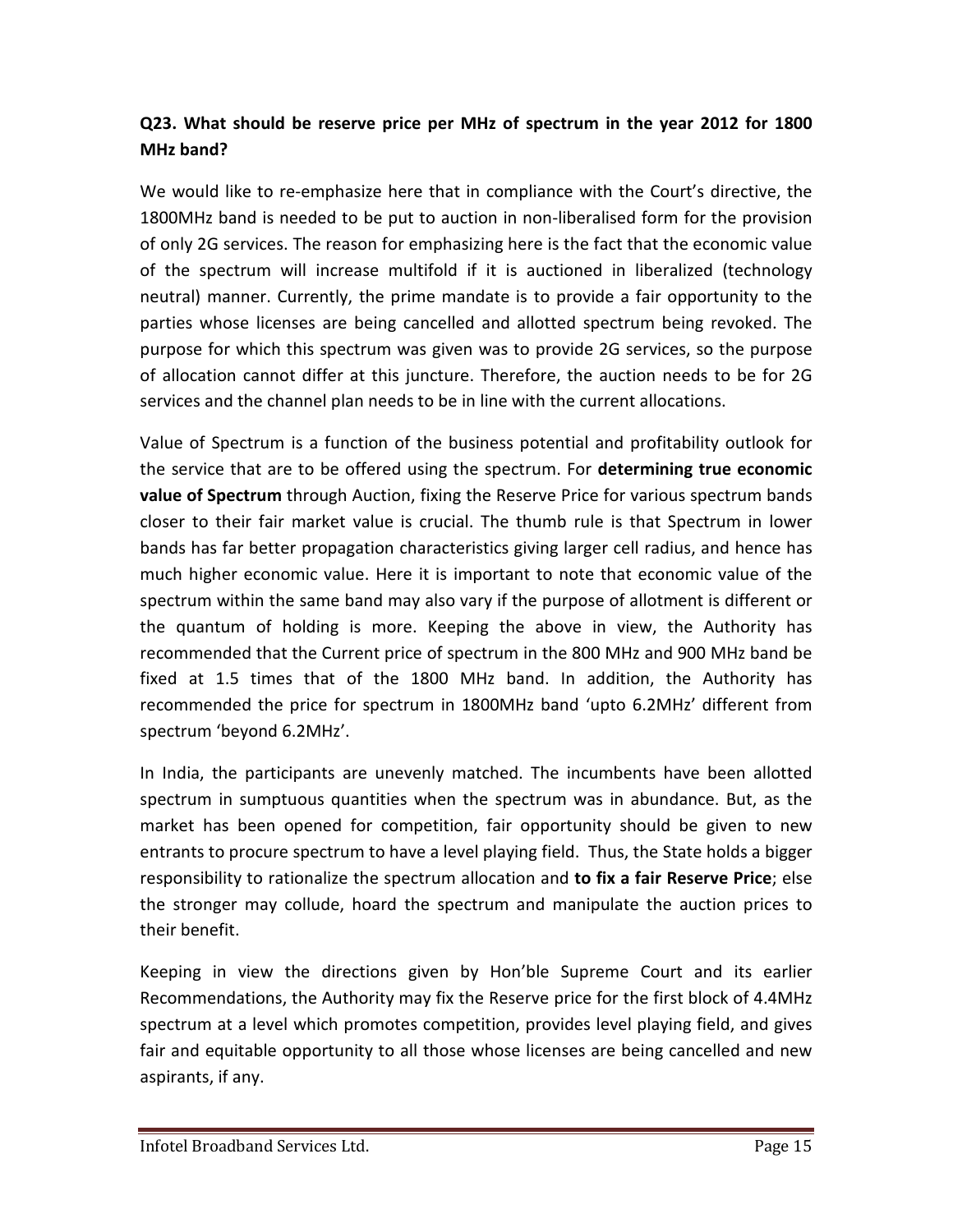As mentioned above, the Expert Committee of TRAI has determined the price of spectrum in 1800MHz band for spectrum holding 'Beyond 6.2MHz' higher than the price of holdings 'upto 6.2 MHz' by 2.6 times. Thus, the Reserve price for Auction for allocation beyond 6.2MHz may be priced by the Authority at higher of its own Recommended Price for spectrum holding 'Beyond 6.2MHz' OR 2.6 times of the winning price of the first stage of auction.

Reserve price for 1800MHz spectrum in liberalized form cannot be based on the above prices as the 1800MHz band has better propagation qualities and significantly better geographic and in-building coverage than 2100MHz; and LTE technology is now compatible with the 1800MHz band. Therefore, in case the 1800MHz band is auctioned with technology neutrality, its economic value is much higher than 2100MHz band and the reserve price should be much above the 3G Auction prices (2010).

Alternatively, once the price for 900MHz band in liberalised form is discovered, the reserve price for 1800MHz band in liberalised form can be set as two-third of this price, based on the factor suggested by the Authority in its Recommendation on Spectrum Management and Licensing Framework in 2011.

# **Q24. What should be the reserve price per MHz of spectrum in the 700/800/900 MHz bands.**

We have proposed that separate consultation shall be held for these bands after the exact availability is determined and band plans are finalized. The economic value of spectrum is highly dependent on these factors and thus, the reserve price for these bands can be assessed only after clarity is obtained on the above data.

### **Reserve Price for 900/800MHz**

On the available information, the reserve price for 1MHz of 900/800MHz Band can be determined on the basis of relative valuation i.e. applying a comparable factor, based on benchmarking of international auctions, to the market determined price of some other band. While deriving the comparable factor, following steps are followed:

- 1. To avoid the impact of market dynamics peculiar to each country, we have derived the multiple (comparable factor) only in those countries which have witnessed auction in sub1-GHz band as well as 3G/BWA bands in recent past.
- 2. The median of these multiples is then derived to be used for Relative valuation.
- 3. In deriving the average, one may give more weightage to the multiple of those countries which have had auctions in different bands simultaneously or on close time intervals.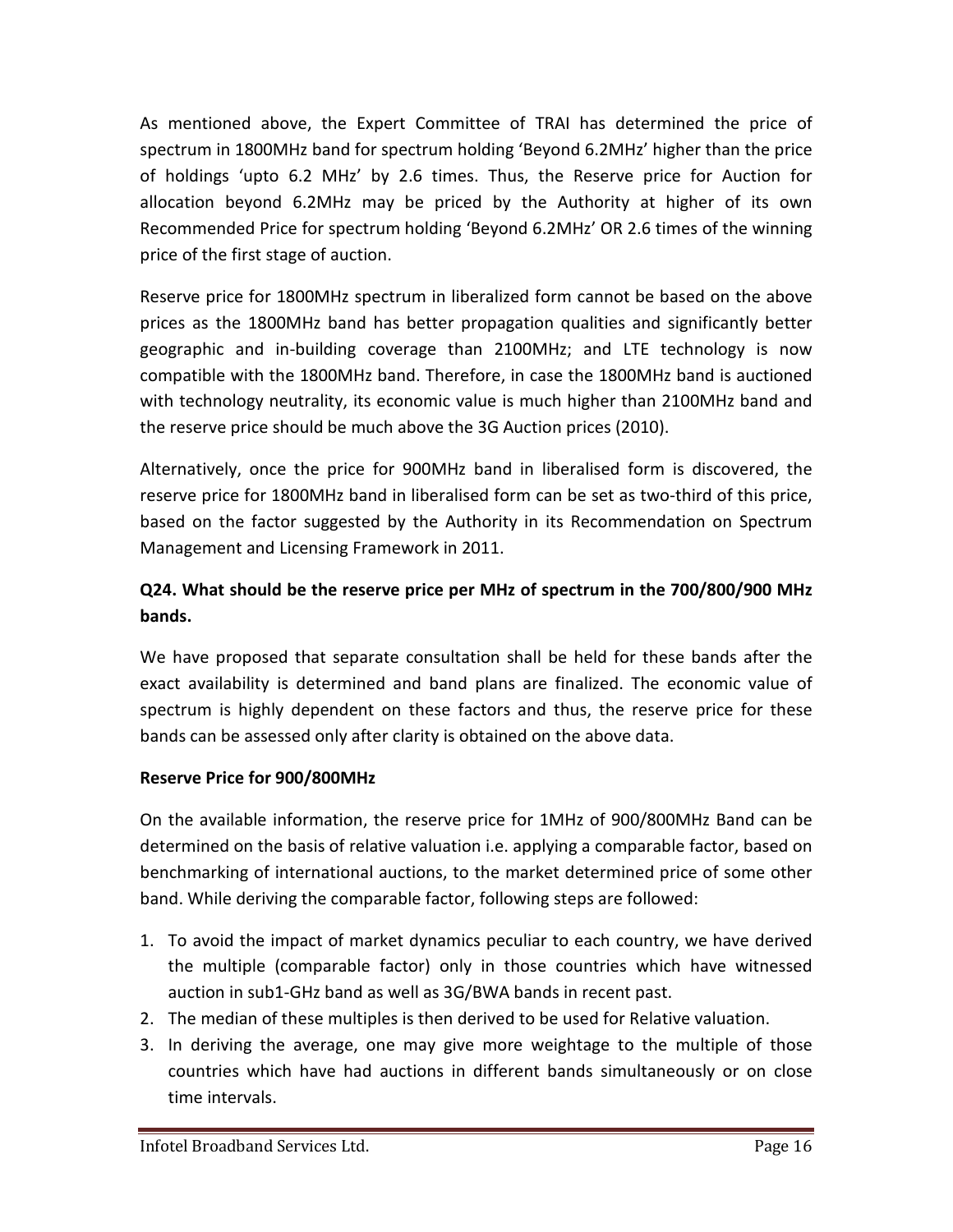4. By using a multiple between the auction prices of different bands in a country pacifies the impact of country specific factors like business potential, growth, population density, profitability, etc.

| <b>Countries/Bands</b> | Sub 1GHz 2000MHz |      | <b>2100MHz</b> | 2300/2600<br><b>MHz</b> | Sub 1GHz<br><b>VS</b><br>$2/2.1$ GHz | Sub 1 GHz<br><b>vs 2.6 GHz</b> |
|------------------------|------------------|------|----------------|-------------------------|--------------------------------------|--------------------------------|
| Germany                | 0.97             | 0.14 |                | 0.03                    | 6.9x                                 | 32.3x                          |
| Italy                  | 0.81             |      |                | 0.08                    |                                      | 10.3x                          |
| <b>US</b>              | 1.11             |      | 0.53           |                         | 2.1x                                 |                                |
| Sweden                 | 0.5              |      |                | 0.2                     |                                      | 2.5x                           |
| Hong Kong              | 1.69             |      |                | 0.31                    |                                      | 5.5x                           |
| Spain                  | 0.62             |      |                | 0.03                    |                                      | 20.7x                          |
| <b>Median Multiple</b> |                  |      |                |                         | 4.5x                                 | 10.3x                          |

Following are the recent auction prices of different bands in USD/MHz/Population base:

As per the above median multiple, the reserve price for sub 1GHz can be 4.5 times the 3G auction price or 10.3 times the 2.3/2.6GHz spectrum in FDD mode.

- 10.3x of time-valued BWA Auction prices\*, or
- 4.5x of time-valued 3G Auction prices.

\* BWA auction prices of 2010 are of unpaired spectrum and need to be adjusted while determining the price for paired spectrum

#### **Reserve Price for Digital Dividend 700MHz band**

The Authority has stated in its Recommendation on Spectrum Management and Licensing Framework and its Consultation Paper for IMT – Advanced Mobile Wireless Broadband Services that the 700 MHz (698-806 MHz) spectrum band is considered the **most important band** for broadband deployment. It is suitable from the point of both capacity and coverage. The digital dividend spectrum in the UHF range has very good propagation characteristics and is highly suitable for the roll-out of mobile broadband in rural and other difficult-to-reach areas. It has following characteristics:

- Better propagation.
- Signals travel farther and pass through walls and other obstacles much better than existing cell phone networks do, leading to a less number of cells to provide the same coverage.
- Less capital expenditure is required for roll-out of services.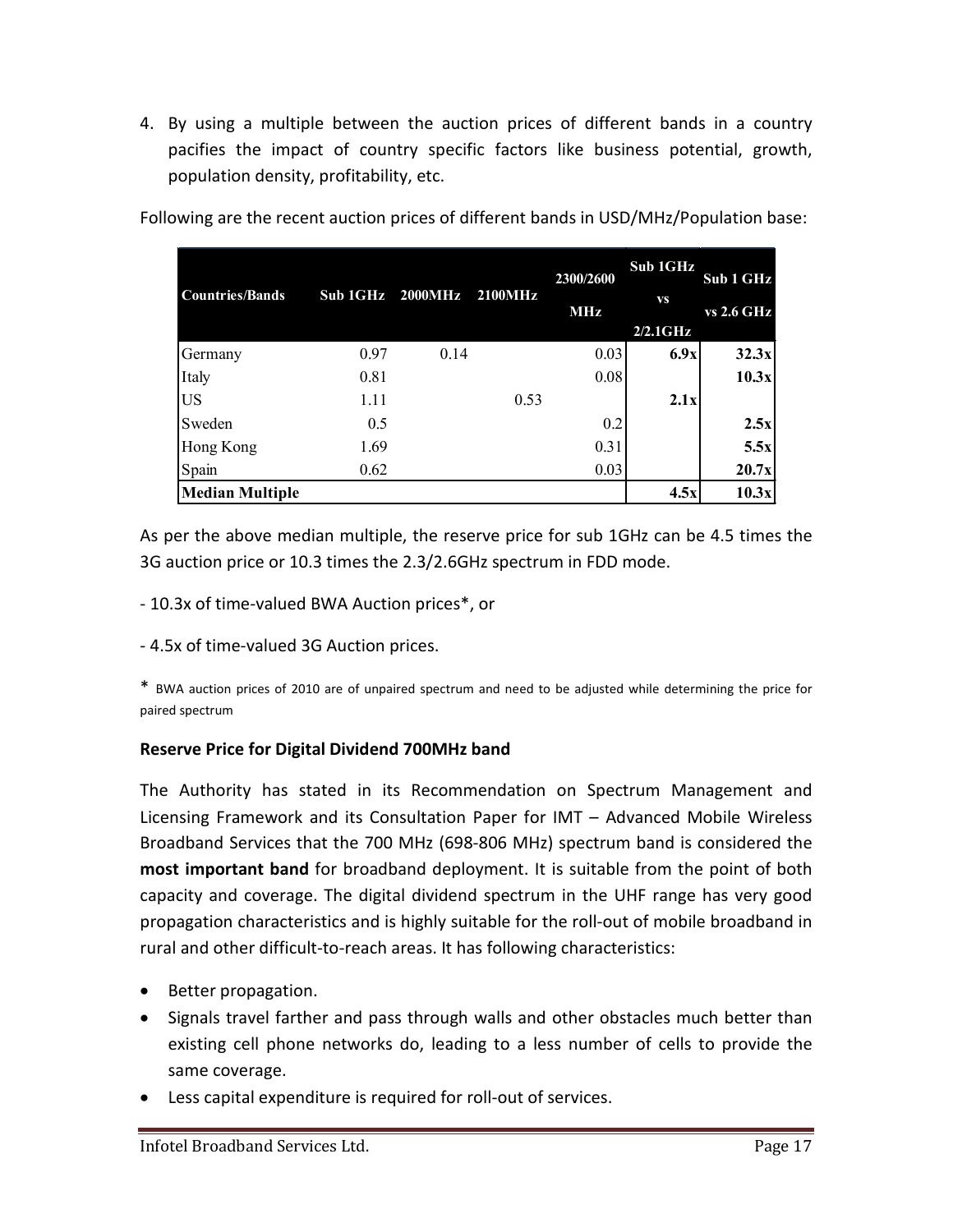- Less power is required to run a mobile phone/Internet cell on the 700 MHz band than other bands, which are at higher frequencies.
- Due to less CAPEX, larger wavelength and better propagation characteristics, this band is useful to provide wireless broadband services particularly in rural & far flung areas. Also, it is suitable for the higher bandwidth hungry application e.g. 4G services. Thus higher bandwidth at lower cost can be provided.
- The spectrum in the 700 MHz band allow for the creation of a national broadband public network with enhanced communication capability.

### **Reduced Capex**

The Authority in its Presentation on Digital Dividend: Use of 700MHz frequency band dated 4th September 2009 has stated that

- An LTE network at 700 MHz would be 70% cheaper to deploy than an LTE network at 2.1 GHz - GSMA.
- Two to three times as many less sites required for initial coverage at 700 MHz compared to 2.1 or 2.5 GHz.

As the duration of the Spectrum holding is of 20years, the reduced Capex has a multiplier effect (mostly, Replacement Capex is required in 8-10 years). In addition, the reduced Base stations would mean reduced Opex as well. Therefore, **the economic value of the spectrum in 700MHz band is not only higher than 2100MHz band but is also higher than the 900/800MHz band. Based on the above comparable factors given by the Authority, the reserve price for 700MHz spectrum may be kept around 7-8x of 3G auction prices.**

## **Q25. Whether the reserve price should be uniform across the country or service area wise?**

The reserve price shall continue to be categorized as for Metros, Class A, B, and C circles as was in the case of 3G auctions and, should be in the same ratio as was in the 3G auction.

### **Q26. What should be the roll out obligations linked to the auctioned spectrum?**

For 1800MHz spectrum, the rollout obligations should be same as applicable to existing 2G service providers to ensure level playing field.

For spectrum holdings beyond 6.2MHz, the rollout obligations should be stringent, in line with the international practices. They should be mandated that 95% of rural SDCA shall be covered within the prescribed time-limit.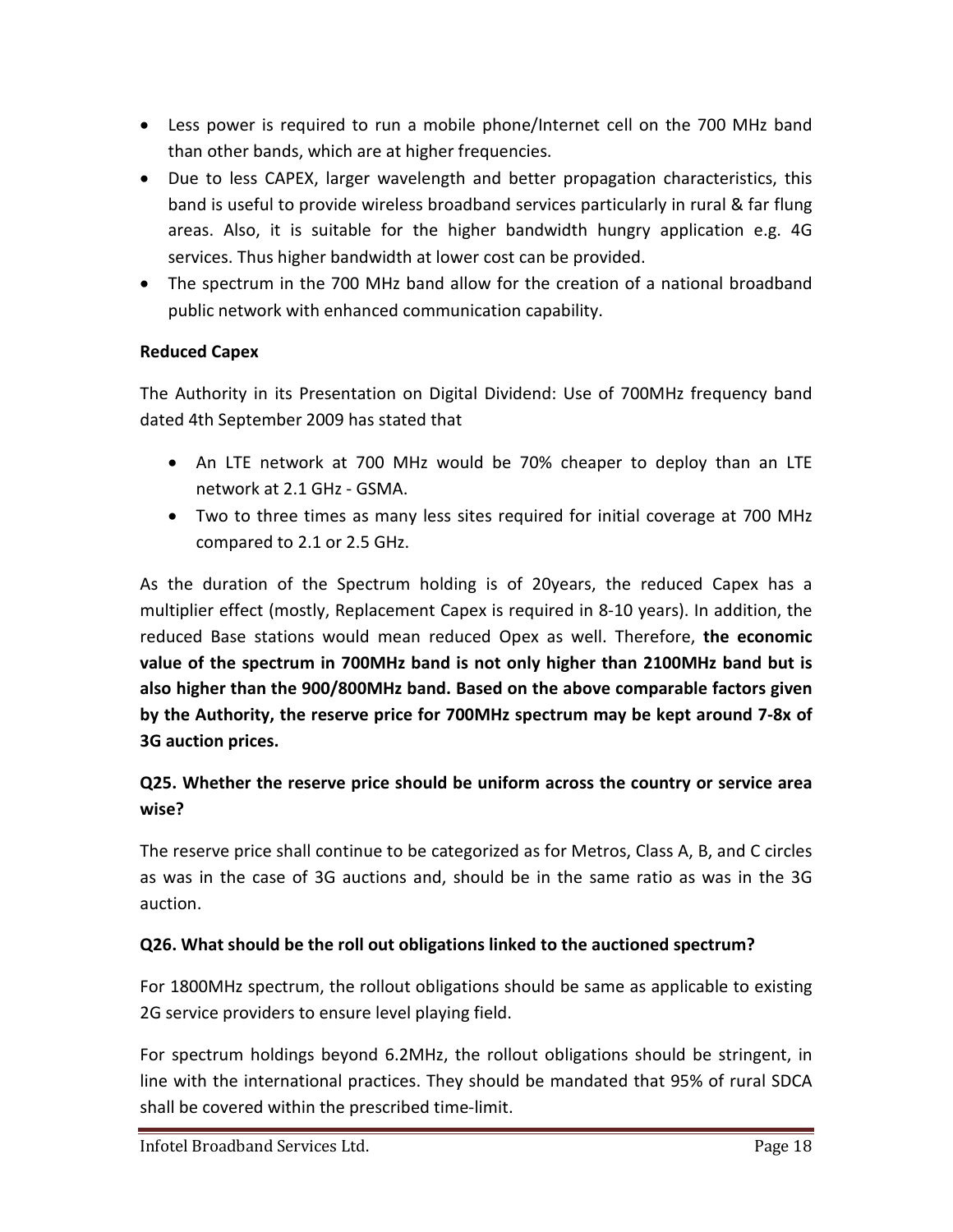**Q27. What should be the annual spectrum usage charge for the spectrum being auctioned?**

## **Q28. Should the spectrum usage charge be in line with present criteria of escalating charge with the amount of spectrum holding or a fix percentage as was done for 3G and BWA spectrum?**

Same for the auctioned spectrum as that for 3G/BWA services i.e. 1% of AGR.

The existing players who obtain additional spectrum through auction shall continue to pay charges as per the present criteria of escalating charge applicable to existing players.

#### **Q29. What should be the period of validity of spectrum?**

In context to the time period of spectrum allotment, we propose that the time duration of spectrum should be co-terminus with that of license, to reduce the possibility of complex scenarios emerging at the time of expiry of either of the two. The Auction may be held for a period of allocation of 20 years. However, the winner shall be allotted the spectrum for the remaining life of the license and charged accordingly on pro rata basis.

#### **Q30. What should be the period of price of spectrum?**

We are of the opinion that the period of price of spectrum shall be 20 years**.**

## **Q31. Should the government allow deferred payment schedule of the spectrum auction fee, or should the payment be upfront in nature?**

We suggest that the auction price shall be **paid up front.**

#### **Q32. Should Spectrum trading be allowed in India?**

**Q33. (a) Among the various models discussed above, in your opinion which model of spectrum trading is best suited for India?**

**(b) In your opinion is there any other model which can be implemented in India? If yes, please describe.**

**Q34. What should be the eligibility criteria to trade the spectrum?**

**Q35. Whether the spectrum assigned for 3G and BWA services be allowed to trade? If yes, give reasons.**